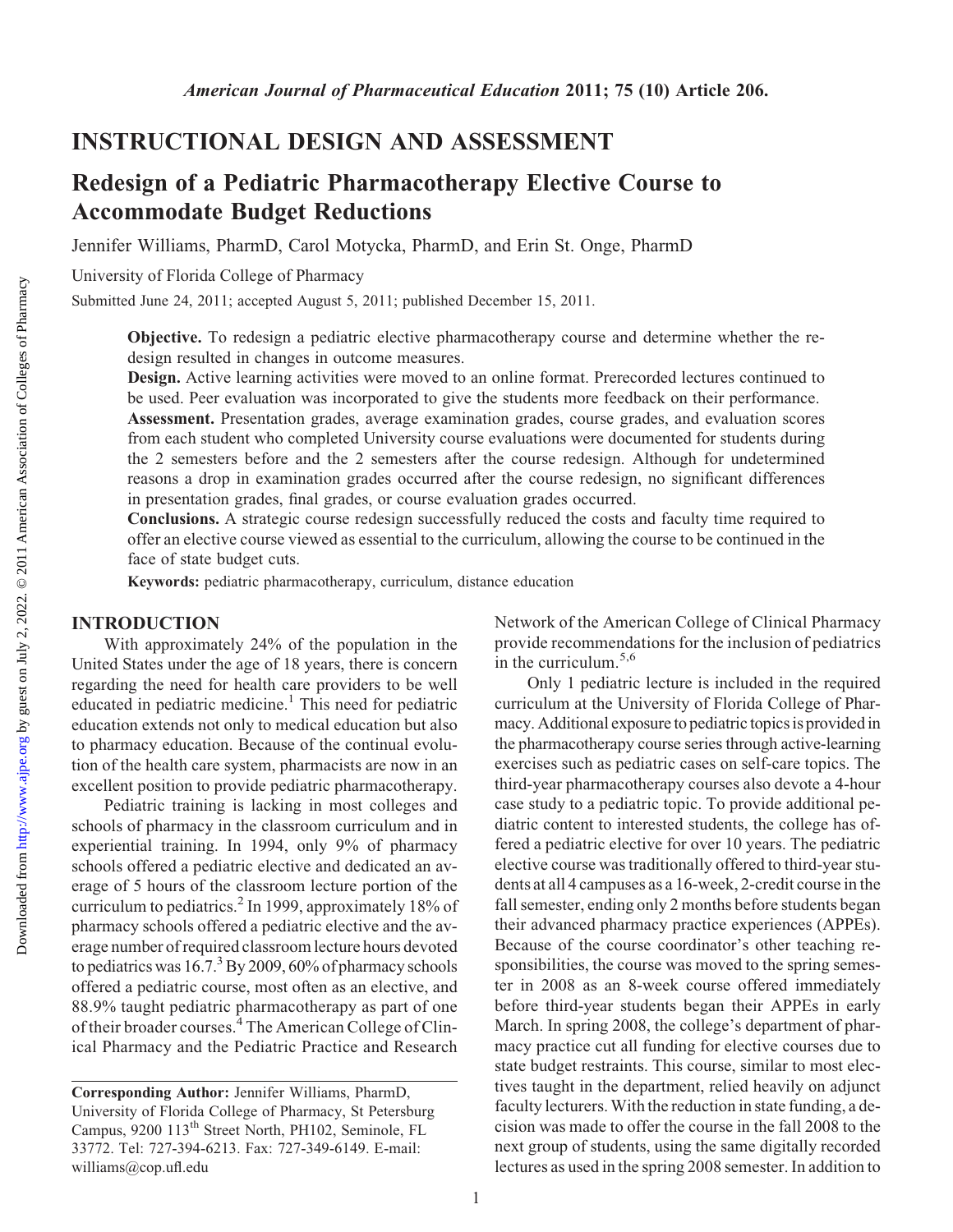Downloaded from

traditional lecture content, 3 discussion sessions were held during the course. Distance campuses were able to continue to pay course facilitators, allowing these discussion sessions to be retained in fall 2008. The course coordinator traveled to the main campus from her base at a distance campus to facilitate the course discussion sessions that fall due to lack of funding on that campus.

This study sought to determine whether there was a difference in student performance in presentation grades, average examination grades, and final course grades after redesign of the elective course. Also, differences in course evaluations from students enrolled in the pediatric elective course after the redesign of the course were compared to those before the redesign.

#### **DESIGN**

In late 2008, the course coordinator initiated a course redesign in an effort to continue offering the Pediatric Pharmacotherapy elective course after the elimination of the course budget. Additionally, the course coordinator wished to increase the number of hours spent on active-learning exercises using existing course management systems and other educational technology, require students to work in groups at a distance, and incorporate peer evaluation of activities into each active-learning component of the course. Given the small number of hours dedicated to pediatric topics in the required curriculum, the college viewed continuation of the elective as important.

The first challenge to overcome was scheduling so the course offering schedule was modified to best use lecture resources and to allow each class to have an opportunity to participate in the course before starting APPEs. Lectures that had been digitally recorded in November and December 2007 had been used in the course for both the spring 2008 and fall 2008 semesters. The course was not offered in 2009, however, as part of the course redesign, lectures were updated and digitally captured in November and December 2009 to be used in the course in spring 2010 and fall 2010. This schedule allowed the lecturers, most of whom were adjunct faculty members, to update and digitally capture their lectures only once every other year thereafter. Additionally, this schedule ensured that the material was less than a year old when presented to the students.

Because of the increase in active-learning experiences in the course, lecture content was decreased from 20 lectures in 2008 to 15 lectures in 2010 (Table 1). Each lecture was 50 minutes in length. The previous lecture topics nonprescription products, renal disease, and leukemia became presentation topics instead. The lectures on attention deficit hyperactivity disorder (ADHD) and gastrointestinal disorders were removed because they were covered in

Table 1. Lectures Included in a Pediatric Pharmacotherapy Elective Course

| Introduction to the Course                           |
|------------------------------------------------------|
| Pediatrics 101/Growth and Development                |
| Pediatric Nutrition                                  |
| OTC Products <sup>a</sup>                            |
| Childhood Obesity <sup>b</sup>                       |
| Gastrointestinal Disorders <sup>a</sup>              |
| Renal Disease <sup>a</sup>                           |
| Respiratory Infections and Otitis Media              |
| Cystic Fibrosis                                      |
| Drug Use During Pregnancy and Lactation              |
| Serious Infections                                   |
| Toxicology                                           |
| Immunizations                                        |
| ADHD <sup>a</sup>                                    |
| Congenital Heart Disease                             |
| Oncology Part 1 (Blood Malignancies) <sup>a</sup>    |
| Oncology Part 2 (Solid Tumors) <sup>a</sup>          |
| Supportive Care of the Oncology Patient <sup>a</sup> |
| Neonatal Critical Care                               |
| Pediatric Critical Care – General                    |
| Pediatric Trauma                                     |

Abbreviations:  $\overline{OTC}$  = over the counter (nonprescription);  $\overline{ADHD}$  = attention deficit hyperactivity disorder.

<sup>a</sup> Removed in course redesign.

<sup>b</sup> Added in course redesign.

other courses. Three oncology lectures were deleted as they were felt to be too advanced for this course. For a 2 credit course, 32 contact hours were needed. Lectures comprised 15 hours or approximately 46% of the course; thus, examinations counted for 46% of the final grade. Presentation activities comprised 7 hours or 22% of the course and thus counted 22% of the final grade. Each case assignment took approximately 5 hours to complete, accounting for 16% of the course and 16% of the final grade (Table 2). Course objectives were unchanged after the redesign except for the removal of the deleted lectures from objective 2 (Table 3). Objectives 1 and 2 were assessed using examinations. Objective 3 was assessed using student presentations and case discussions. All course material including lecture content was housed on the university's course management system.

In 2008, three small student group discussion sessions were held during the course. These discussion sessions involved each student completing a presentation on an assigned topic and the class discussing the assigned cases to reinforce lecture material. In 2010, the on-campus discussion sessions were replaced with online active-learning exercises. Instead of assigning individual presentation topics, each group of 4 to 5 students were required to work together on 1 presentationtopic. Each group was comprised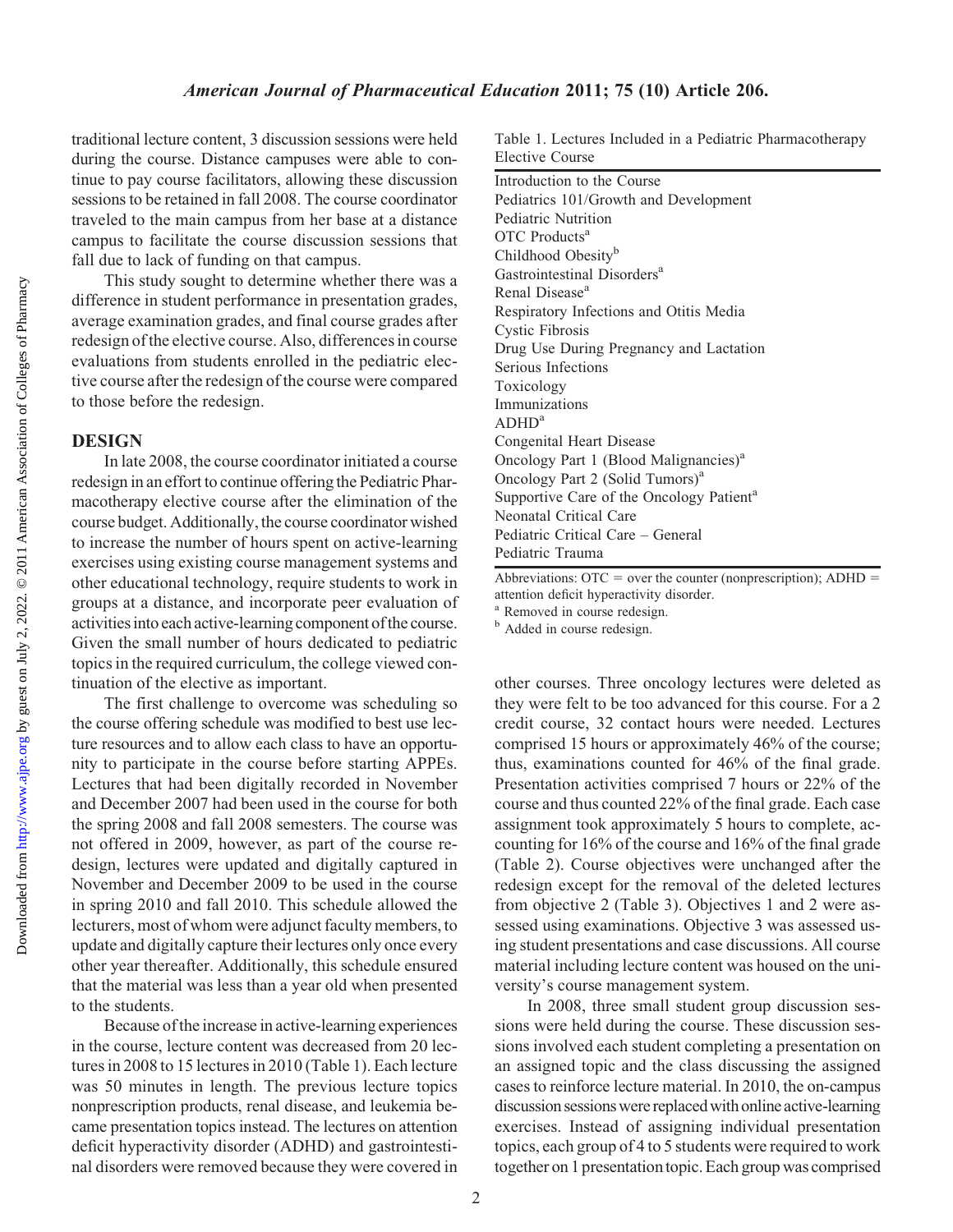|                 | 2008                                                                                                                                                              |                     | 2010                                                                                                                                                                                                                                                                                                                                                                                                                       |                     |  |  |
|-----------------|-------------------------------------------------------------------------------------------------------------------------------------------------------------------|---------------------|----------------------------------------------------------------------------------------------------------------------------------------------------------------------------------------------------------------------------------------------------------------------------------------------------------------------------------------------------------------------------------------------------------------------------|---------------------|--|--|
| <b>Activity</b> | <b>Description</b>                                                                                                                                                | % of Final<br>Grade | <b>Description</b>                                                                                                                                                                                                                                                                                                                                                                                                         | % of Final<br>Grade |  |  |
| Presentation    | Individual activity presented during<br>facilitated small group session on<br>campus. Maximum length was 7<br>minutes. Grade was purely based<br>on presentation. | 10                  | Group activity recorded on Elluminate.<br>Length was 10 to 15 minutes. Estimated<br>time to complete all activities was<br>7 hours. Grading broken down as follows:<br>• Presentation $12\%$<br>• Evaluating all other<br>presentations 5%<br>• Question posted for at least<br>3 presentations 1%<br>• Answered posted<br>presentation questions 3%<br>• Completed group member<br>evaluations 1%                         | 22                  |  |  |
| Cases           | Individual grade received for<br>participation during case<br>discussion in facilitated small<br>group session on campus                                          | 15                  | Two group activities conducted on course<br>management system discussion board.<br>Estimated time to complete all activities<br>for each case was 5 hours. Grading was<br>broken down for each case as follows:<br>• Group posted a quality question<br>for the patient $2.5\%$<br>• Group posted a quality question<br>for the caregiver $2.5\%$<br>$\bullet$ SOAP Note 10%<br>• Completed group member<br>evaluations 1% | 32                  |  |  |
| Examinations    | Three examinations each consisting<br>of material from 6-7 lecture hours.                                                                                         | 75                  | Two examinations each consisting of<br>material from 6-7 lecture hours.                                                                                                                                                                                                                                                                                                                                                    | 46                  |  |  |

|  | Table 2. Structure of a Pediatric Pharmacotherapy Elective Course Before and After Redesign |  |  |  |  |
|--|---------------------------------------------------------------------------------------------|--|--|--|--|
|  |                                                                                             |  |  |  |  |

Abbreviations:  $SOAP =$  subjective, objective, assessment, plan.

of students from multiple campus locations. Students met together in a virtual classroom on Elluminate to record their presentations and then posted a link to their presentation on the class discussion board in the course management system. All students were required to watch all of the group presentations and write a peer evaluation on each. Students also were required to ask a minimum number of content questions of the presenting teams, posting those within the same discussion board. Presenting members did not review their own group's presentation but were required to answer their classmates' questions. In addition to receiving a grade for the presentation, students also were graded on their participation in asking and answering content questions and for completing peer evaluations (Table 2).

Before the course redesign, 1 to 2 sections of up to 16 students each were offered at each of the 4 campuses. After redesign, course enrollment was capped at 80 students, regardless of their campus location. Before the

redesign, a list of 16 presentation topics was used to assign topics to students. After the redesign, the presentation topic list remained at 16 topics, but topics were slightly modified (Table 4). After the redesign, the number of presentation topics assigned each semester varied from 12 to 16 depending on course enrollment as group size remained constant. The difference in time required to view and evaluate 12 presentations verses 16 was felt to be minimal (approximately 1 hour). Textbooks were not required before or after the redesign. Course lecturers provided readings from the primary literature as appropriate. Students were required to complete evaluations for all presentations each semester.

Case discussions, which had been held during the oncampus discussion sessions, were replaced with 2 online case scenarios in 2010. In both years, cases were used to reinforce material presented in lectures. In 2010, cases were redesigned to introduce additional content that the students were responsible for researching. Only basic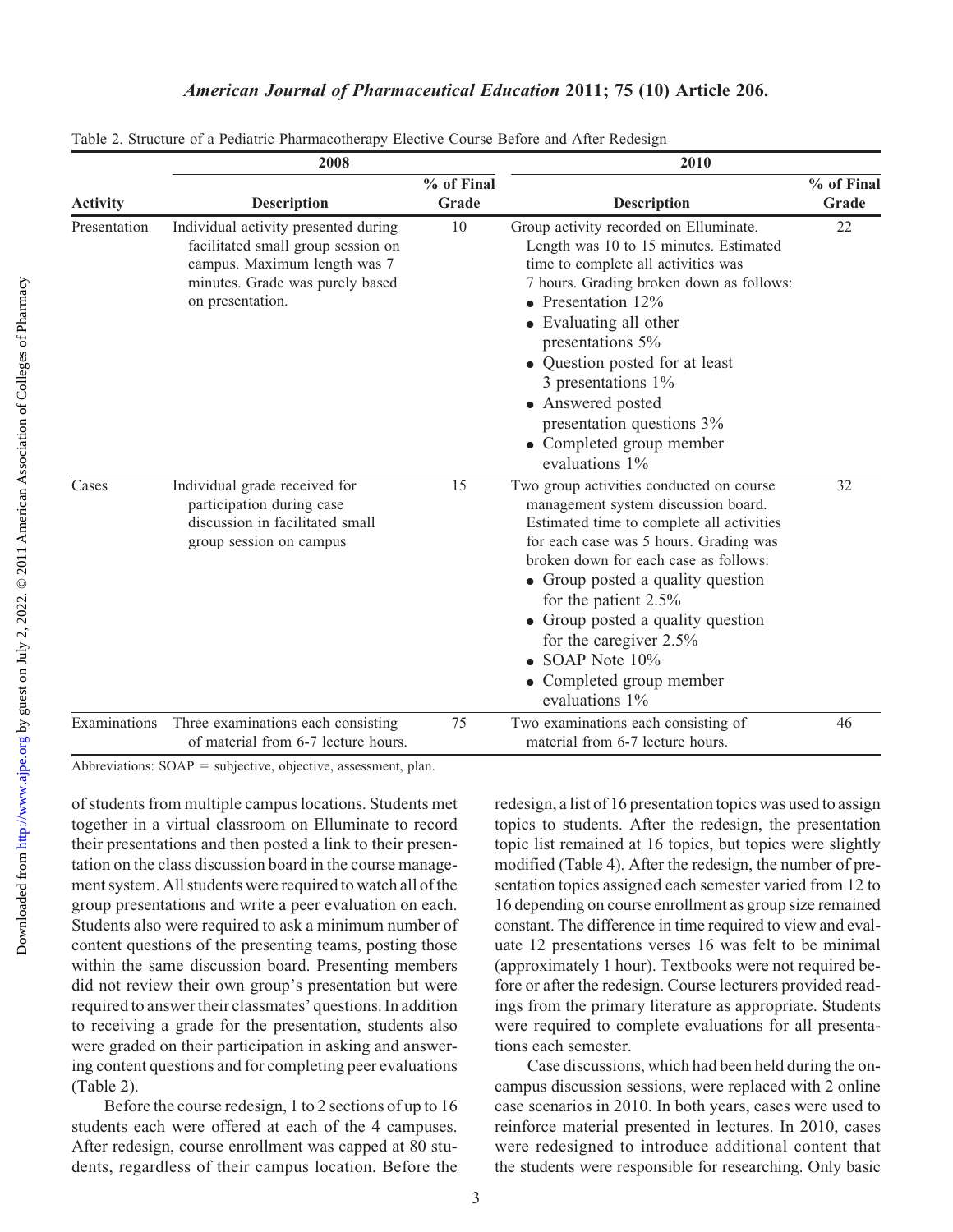Downloaded from

## American Journal of Pharmaceutical Education 2011; 75 (10) Article 206.

#### Table 3. Objectives for a Pediatric Pharmacotherapy Elective Course

After participating in and completing this course in Pediatric Pharmacy Practice, the student should be able to:

- 1. Identify normal growth and development and understand the impact of acute and chronic illness on that development. Understand the impact of proper nutrition and prenatal care on development.
- 2. Make recommendations on the management of the following disease states. Where appropriate, compare and contrast the management, signs and symptoms, and prognosis as compared to the "same" disease state in adults.
	- <sup>d</sup> Infections (otitis media, sinusitis, bronchiolitis, diarrhea, cellulitis, meningitis, osteomyelitis, pneumonia, sepsis)
	- Preventable infectious diseases (immunization practices)
	- Upper respiratory tract infections
	- The most common congenital heart defects
	- $\bullet$  Gastrointestinal Disorders<sup>a</sup>
	- $\bullet$  Renal Disorders<sup>a</sup>
	- Ingestion's and overdoses
	- Cystic Fibrosis
	- $\bullet$  Certain childhood cancers<sup>a</sup>
	- Prematurity
	- Pediatric Critical Care
	- $\bullet$  Attention-deficit hyperactivity disorder<sup>a</sup>
- 3. Through participation in case discussions and presentations, the student should exhibit the ability to use references and apply knowledge to make age appropriate decisions about the pharmaceutical needs and management of pediatric patients.

<sup>a</sup> Removed in course redesign

information was included in the case and posted for students on the course management site. Students had 3 days to review the case in their assigned group. During the next 24 hours, groups posted 1 question each for the patient's caregiver. The case facilitator then answered each question during the next 24 hours. During the following 24 hours, groups posted 1 question each for the health care professional. Depending on the case, the health care professional was a physician, nurse, or pharmacist. The case facilitator then answered each question during the next 24 hours. Each group then wrote and submitted a SOAP (subjective, objective, assessment, plan) note within 3 days. Students received grades for the SOAP notes, as well as for posting questions and completing peer evaluations (Table 2). In both the spring and fall 2010 semesters, second-year pediatric residents served as case facilitators. Their responsibilities were to write the case, answer questions posted on the case discussion board, and grade the SOAP notes.

With the decrease in lecture content from 2008 to 2010, the number of examinations administered was reduced from 3 to 2 (Table 2). The same examination questions were usedin the fall and spring semesters in 2010, and graded examinations were not returned to students to maintain the security of examination questions.

#### EVALUATION AND ASSESSMENT

The presentation grade, average examination grade, and course grade for every student enrolled in the course during the 2 semesters before the course redesign (2008) and during the 2 semesters after the course redesign (2010) were entered into a database for comparison. The course evaluation scores from all students who completed an official university course evaluation during the 4 semesters also were entered in the database. The course evaluation tool consists of 13 evaluation questions. Data from spring 2008 and fall 2008 were combined and data from spring 2010 and fall 2010 were combined for 2 reasons. First, students were not required to complete a course evaluation for every course. Instead, they are randomized to evaluate selected courses. By combining 2 semesters with identical course structure, the number of evaluations was greater, thus increasing the power of the comparison. Second, by combining the spring and fall semesters before design change and after design change, any differences that may have existed purely based on whether the course was offered in the spring or fall were eliminated.

Prior to study initiation, the institutional review board granted the study exempt status. Statistical analysis was performed by the University of Florida Biostatistical Consulting Laboratory. T-tests were used to compare the mean presentation and examination scores between the 2 years, and a chi-square test was used to compare the distribution of grades between the 2 years. Course evaluation data were collected by the university course evaluation system using a 5-point Likert scale. Investigators felt the sample size was too small to support 5 categories, so the strongly disagree and disagree categories were collapsed into a single disagree category, and the strongly agree and agree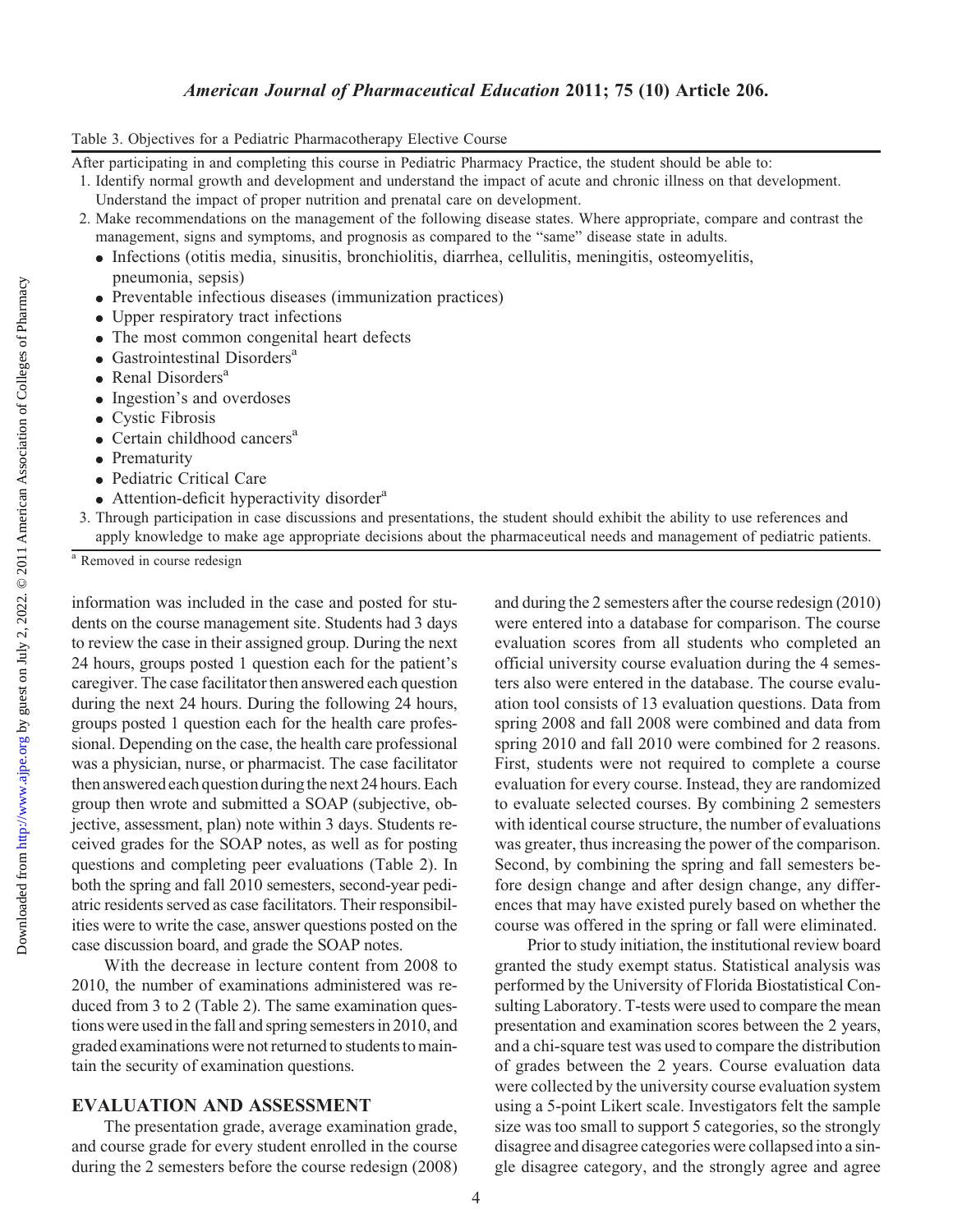<http://www.ajpe.org>

Downloaded from

## American Journal of Pharmaceutical Education 2011; 75 (10) Article 206.

Table 4. Presentation Topics Assigned to Students in a Pediatric Pharmacotherapy Elective Course

What special considerations should be given to the use of transdermal therapy in children?

What is the appropriate management of head lice?

Should the substitution of generic for brand name drugs be allowed in children?

How should depression be treated in children and adolescents?

What vaccines should be given to a child with leukemia?

What precautions should be taken to prevent pneumococcal infections in patients with sickle cell disease?

How should patients with febrile seizures be managed?

What recommendations do you have for the prevention of medication errors in the pediatric hospitalized patient?

What medications do healthy newborns receive at birth and why? What medical conditions are newborns screened for?

What special considerations need to be given for children when preparing for chemical or biological terrorism?

When should Synagis be given? (2008) How do you treat RSV in children? (2010)

How do you instruct parents or care givers to administer liquids, tablets, eye drops and suppositories to young children? (Split into two presentation in 2010)

What are the current recommendations for reducing the incidence of childhood obesity?<sup>a</sup>

What are the recommendations for iron supplementation in infants?<sup>a</sup>

What are the rights and educational needs of children with HIV?<sup>a</sup>

What are the current recommendation for the management of school aged children with ADHD?<sup>a</sup>

What are the most common renal disorders in children and how do you calculate creatinine clearance for children?<sup>b</sup>

What are the common errors made in dosing OTC medications in children, and how do you avoid them?<sup>b</sup>

How do you recommend antipyretic/analgesic medications and cough/cold medications for children? Include appropriate counseling.<sup>b</sup>

Abbreviations:  $RSV =$  respiratory syncytial virus;  $HIV =$  human immunodeficiency virus;  $ADHD =$  attention deficit hyperactivity disorder;  $\text{OTC}$  = over the counter;<br><sup>a</sup> Removed in course redesign

**b** Added in course redesign

categories were collapsed into a single agree category to ensure valid testing and to facilitate interpretation of results. The decision to collapse categories was decided a priori. Chi-square tests were then used to determine whether the distribution of responses was significantly different between 2008 and 2010. Chi-square tests were also used to compare the distribution of grades and evaluation responses between the fall and spring 2008 semesters, and between the fall and spring 2010 semesters. Fisher's exact tests were used where appropriate.

The data set contained presentation grades, examination averages, and final course grades for 249 students enrolled in the pediatric elective course from 4 campuses (Gainesville, Jacksonville, Orlando, and St. Petersburg). Forty-nine students were enrolled in spring 2008 and 72 in fall 2008. Fifty students were enrolled in 2010 and 78 in fall 2010. Course evaluations were completed by 139 students: 28 students in spring 2008, 39 students in fall 2008, 27 students in spring 2010, and 45 students in fall 2010.

Presentation scores before the course redesign were not significantly different from presentation scores after the course redesign (2008 mean =  $93.6\%$ , 2010 mean = 93.5%,  $p = 0.8376$ ). Average examination scores were significantly higher in 2008 than in 2010 (2008 mean  $=$ 86.0, 2010 mean =  $83.2$ ,  $p = 0.0003$ ). Final course grades before the course redesign were not significantly different than final course grades after the course redesign (Fisher's exact test,  $p = 0.0633$ ) (Table 5).

Ratings for 12 of the 13 course evaluation questions in 2008 and 2010 were not significantly different. Students in 2008 were more likely to agree or strongly agree that the text was useful ( $p = 0.0078$ ) (Table 6). Students in 2008 were more likely than students in 2010 to respond strongly agree than agree ( $p < 0.0001$ ). To facilitate comparison with the analyses of questions 1-13, total scores on the collapsed scale also were compared. With strongly agree and agree combined into 1 category, there was no significant difference in evaluation responses between the years ( $p = 0.1728$ ).

#### DISCUSSION

Although students who completed the course in 2008 received significantly higher examination scores

Table 5. Final Course Grades for a Pediatric Pharmacotherapy Elective Course

| Year  | A, No. $(\% )$ | <b>B</b> , No. $(\% )$ | C, No. (%) | <b>Total</b> |
|-------|----------------|------------------------|------------|--------------|
| 2008  | 57 (47.1)      | 61(50.4)               | 3(2.5)     | 121          |
| 2010  | 42 (32.8)      | 81 (63.3)              | 5(3.9)     | 128          |
| Total | 99             | 142                    | 8          | 249          |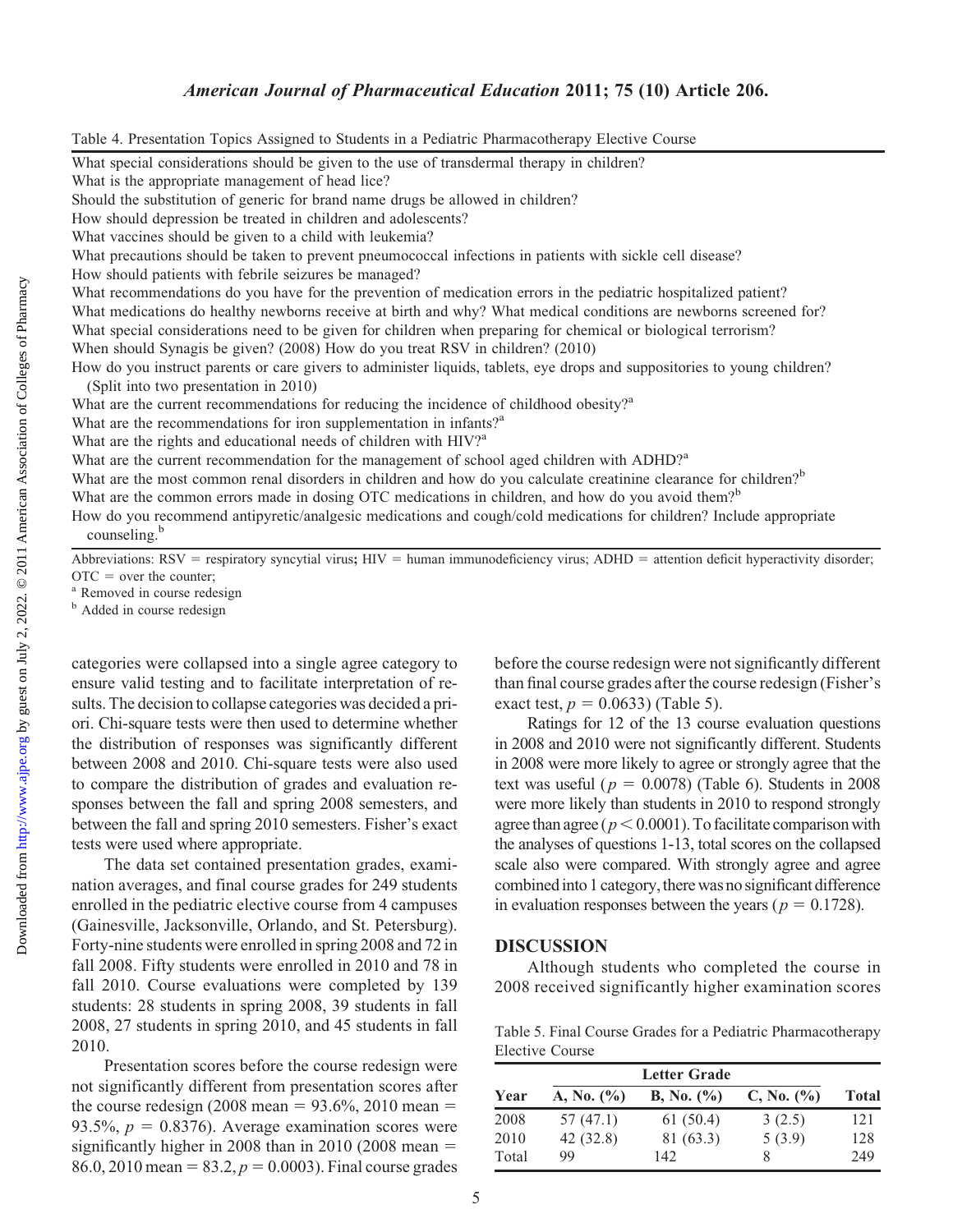|                                             |      | Response, No. (%)        |                |                       |                   |  |  |
|---------------------------------------------|------|--------------------------|----------------|-----------------------|-------------------|--|--|
|                                             |      | <b>Strongly Disagree</b> |                | Agree or              |                   |  |  |
| <b>Ouestion</b>                             | Year | or Disagree              | <b>Neutral</b> | <b>Strongly Agree</b> | $\boldsymbol{P}$  |  |  |
| 1. Course objectives clearly presented      | 2008 | 4(7.3)                   | 6(10.9)        | 45(81.8)              | 0.98              |  |  |
|                                             | 2010 | 6(7.1)                   | 10(11.9)       | 68 (81.0)             |                   |  |  |
| 2. Course objectives clearly met            | 2008 | 5(9.1)                   | 8(14.6)        | 42 (76.4)             | $0.42^{b}$        |  |  |
|                                             | 2010 | 3(3.6)                   | 12(14.3)       | 69(82.1)              |                   |  |  |
| 3. Work/study load appropriate              | 2008 | 9(16.4)                  | 15(27.3)       | 31(56.4)              | 0.16              |  |  |
|                                             | 2010 | 18(21.4)                 | 12(14.3)       | 54 (64.3)             |                   |  |  |
| 4. Relevancy to pharmacy evident            | 2008 | 4(7.3)                   | 5(9.1)         | 46(83.6)              | 0.96              |  |  |
|                                             | 2010 | 5(6.0)                   | 8(9.6)         | 70 (84.3)             |                   |  |  |
| 5. Text was useful                          | 2008 | 7(13.2)                  | 17(32.1)       | 29 (54.7)             | 0.01 <sup>a</sup> |  |  |
|                                             | 2010 | 5(6.2)                   | 48 (59.3)      | 28 (34.6)             |                   |  |  |
| 6. Written assignments facilitated learning | 2008 | 10(18.2)                 | 8(14.6)        | 37(67.3)              | 0.08              |  |  |
|                                             | 2010 | 7(8.3)                   | 23(27.4)       | 54 (64.3)             |                   |  |  |
| 7. Previous courses important for course    | 2008 | 4(7.3)                   | 11(20.0)       | 40(72.7)              | 0.89              |  |  |
|                                             | 2010 | 5(6.0)                   | 15(17.9)       | 64 (76.2)             |                   |  |  |
| 8. If team taught, lectures coordinated     | 2008 | 7(12.7)                  | 11(20.0)       | 37(67.3)              | 0.37              |  |  |
|                                             | 2010 | 5(6.0)                   | 16(19.3)       | 62(74.7)              |                   |  |  |
| 9. Exams relevant to lectures or readings   | 2008 | 3(5.5)                   | 7(12.7)        | 45(81.8)              | $0.88^{b}$        |  |  |
|                                             | 2010 | 3(3.6)                   | 12(14.3)       | 69(82.1)              |                   |  |  |
| 10. Exams clearly worded                    | 2008 | 5(9.1)                   | 8(14.6)        | 42(76.4)              | 0.97              |  |  |
|                                             | 2010 | 8(9.5)                   | 11(13.1)       | 65 (77.4)             |                   |  |  |
| 11. Constructive feedback after exams       | 2008 | 8(14.6)                  | 13(23.6)       | 34(61.8)              | 0.89              |  |  |
|                                             | 2010 | 13(15.5)                 | 17(20.2)       | 54 (64.3)             |                   |  |  |
| 12. Grades assigned fairly                  | 2008 | 5(9.1)                   | 10(18.2)       | 40(72.7)              | 0.88              |  |  |
|                                             | 2010 | 6(7.1)                   | 14(16.7)       | 64 (76.2)             |                   |  |  |
| 13. Overall rating as an excellent course   | 2008 | 8(14.6)                  | 7(12.7)        | 40(72.7)              | 0.68              |  |  |
|                                             | 2010 | 10(11.9)                 | 15(17.9)       | 59 (70.2)             |                   |  |  |

Table 6. Students' Responses to Course Evaluation Questions Before and After Redesign of a Pharmacotherapy Elective Course

<sup>a</sup> Significant p value.

**b** Fisher's exact test.

than students who completed the course in 2010, there was not a significant difference in final course grades or students' evaluations of the course. The decrease in examination score averages without a significant decrease in final course grade is explained by the fact that the examination scores comprised 75% of the final grade in 2008, but only 46% of the final grade in 2010. The decrease in lecture time alone should not have resulted in a decrease in examination scores, as an identical number of examination questions were used for each lecture topic before and after the redesign. Regarding evaluations in general, students in 2008 were more opinionated (less likely to respond neutral) and more likely to respond with strongly agree than agree. However, on individual evaluation questions, the percentages of students from each year who disagreed, agreed, or had no opinion were not significantly different with one exception: The textbook question elicited much stronger opinions in 2008 than in 2010, with most students in 2008 responding either strongly disagree or strongly agree as to whether the textbook was useful.

Most students in 2010 had no opinion on the text. This difference may have been due to confusion about how to answer the question, as there was no required textbook for the course in either year.

This course redesign was initiated because of a lack of funding for elective courses in the department. Before the redesign, the course coordinator gave 1 lecture in the course and adjunct faculty members gave all of the other lectures and were compensated. After the redesign, 3 faculty members each gave 1 lecture in the course. All other lectures were given by adjunct faculty members but they were not compensated for their time. Before the redesign, facilitators were paid for 6 hours of class time per section as well as necessary time for grading and class preparation. However, stipends for on-campus small group sessions were eliminated with the move of presentations and cases to an online format.

The heavy use of technology for the course, including use of Elluminate, was problem free for most students. The few students who initially experienced difficulty using the